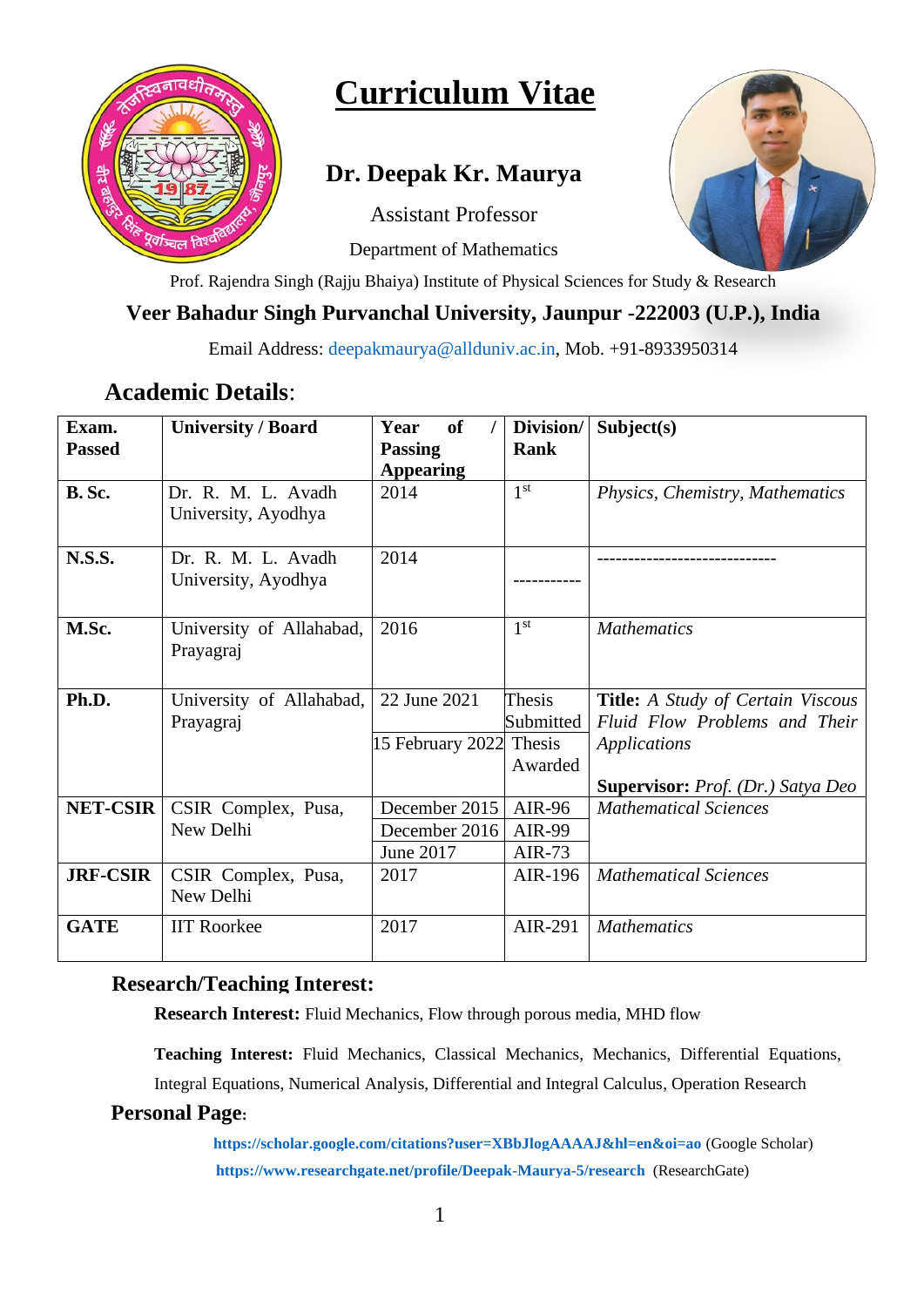#### **Life Membership:**

- ➢ Global Initiative of Academic Networks (GIAN)
- ➢ Mathematical Society-BHU

#### **Awards:**

- ➢ Junior Research Fellow (JRF)
- ➢ 3 rd Prize in Paper Presentation entitled "*Generalized Stream Function of the Brinkman Equation in the Cylindrical-Polar Co-ordinates*" in NCRTMA-2019.

### **Experiences:**

- ➢ Taught to the B.A./B.Sc. (Mathematics) students in Department of Mathematics**,** University of Allahabad, during academic sessions 2017-18, 2018-19 and 2019-20 as a research scholar.
- ➢ Working as Assistant Professor (since November 2019) in the Department of Mathematics, Prof. Rajendra Singh (Rajju Bhaiya) Physical Sciences for Study & Research, Veer Bahadur Singh Purvanchal University, Jaunpur-222003 (U.P.), India.

### **Academic Activities/Responsibilities:**

- ➢ Played a role of Co-convenor by organizing a seminar on "*National Mathematics Day*" on December 22, 2020 in Department of Mathematics, Rajju Bhaiya Institute, VBSPU.
- ➢ Played a role of Convenor by organizing a National Webinar on topic "*Career Opportunities in Mathematics*" on September 11, 2021 in Department of Mathematics, Rajju Bhaiya Institute, VBSPU.
- ➢ Played a role of Convenor by organizing a National Webinar on topic "*134 th Birth Anniversary of Great Indian Mathematician Srinivasa Ramanujan*" on December 22, 2021 in Department of Mathematics, Rajju Bhaiya Institute, VBSPU.

### **Orientation and Faculty Development Programme:**

- ➢ Participated in 4-week *Induction/Orientation Programme* during June 04, 2020 July 01, 2020 organized by Ramanujan College, University of Delhi.
- ➢ Participated in 1-week *Faculty Development Programme* during September 21, 2020- September 25, 2020 organized by Mathematics and Scientific Computing Department, Madan Mohan Malaviya University of Technology, Gorakhpur.

# **Invited Talk:**

➢ Delivered a lecture on topic "*Geometrical Meaning of Differential Equations: Singular Solutions*" on February 12, 2021 in Department of Mathematics, Govt. S.S.A. P.G. College Sihora Jabalpur.

# **Members of Committees:**

- ➢ Member of Board of Studies (B.O.S.) in Department of Mathematics, VBSPU
- ➢ Ordinance Committee, V.B.S. Purvanchal University
- ➢ Monitoring Committee, V.B.S. Purvanchal University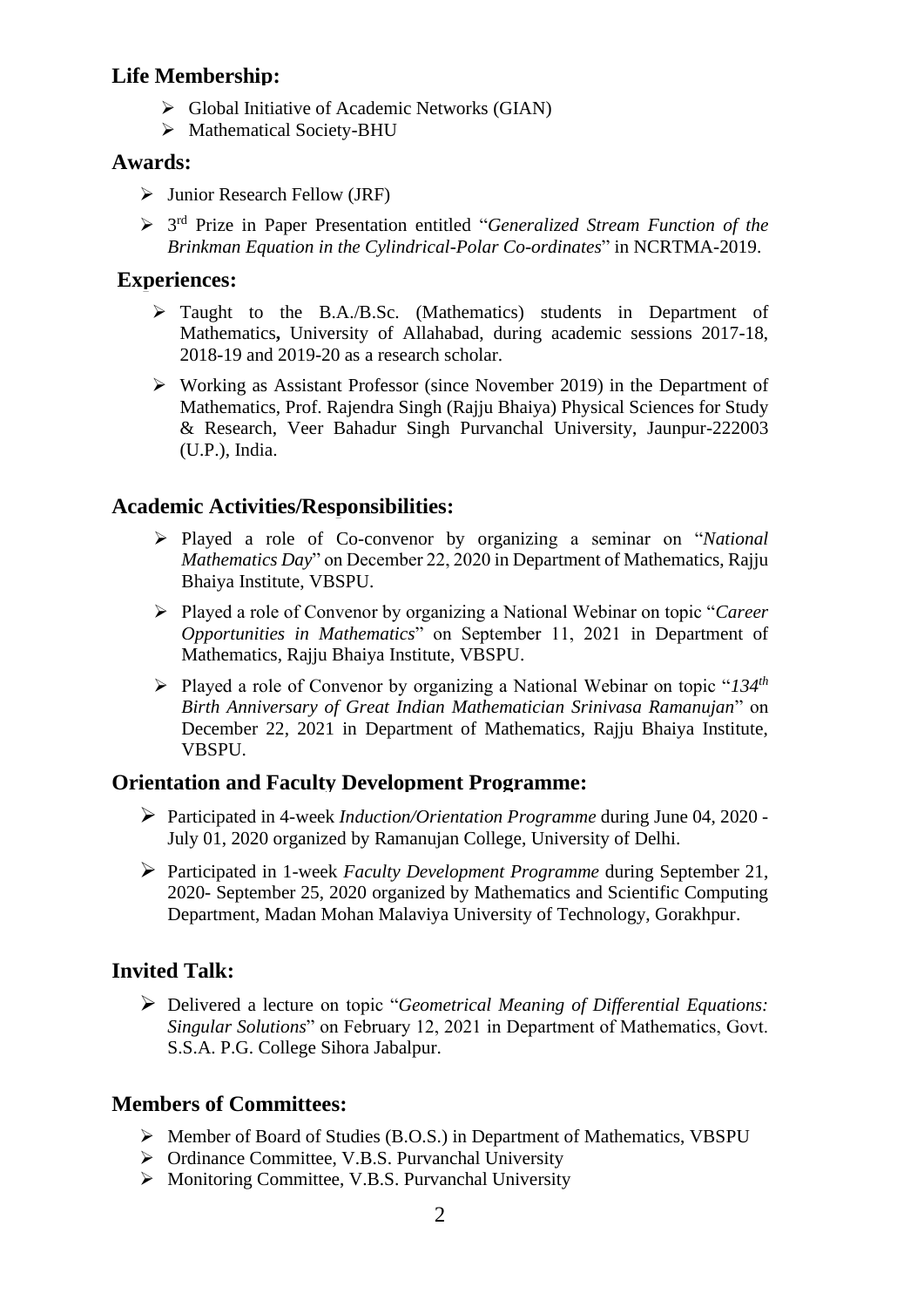- ➢ Time-Table Committee, Rajju Bhaiya Institute, VBSPU
- ➢ Sports Committee, Rajju Bhaiya Institute, VBSPU
- ➢ Safety and Security Committee, Rajju Bhaiya Institute, VBSPU

#### **Published Research Papers:**

- ➢ S. Deo and **D. K. Maurya**, Generalized Stream Function of the Brinkman Equation in the Cylindrical-Polar Co-ordinates, *Spec. Top. Reviews Porous Media*, vol. 10(5), pp. 421-428(2019), I.F. 0.466.
- ➢ **D. K. Maurya** and S. Deo, Stream Function Solution of the Brinkman Equation in Parabolic Cylindrical Coordinates*, Int. J. Appl. Comput. Math.*, vol. 6:167 (2020), DOI: [https://doi.org/10.1007/s40819-020-00920-4.](https://doi.org/10.1007/s40819-020-00920-4)
- ➢ S. Deo, **D. K. Maurya** and A. N. Filippov, Influence of Magnetic Field on Micropolar Fluid Flow in a Cylindrical Tube Enclosing an Impermeable Core Coated with Porous Layer, *Colloid J.*, vol. 82(6), pp. 649–660(2020), I.F.: 0.866.
- ➢ **D. K. Maurya,** S. Deo and D. Yu. Khanukaeva, Analysis of Stokes Flow of Micropolar Fluid Through a Porous Cylinder, *Math. Meth. Appl. Sci.* (Q1 Journal), vol. 44(8), pp. 6647-6665, I.F.: 1.632.
- ➢ S. Deo, **D. K. Maurya** and A. N. Filippov, Effect of Magnetic Field on Hydrodynamic Permeability of Biporous Membrane Relative to Micropolar Liquid Flow, *Colloid J.*, vol. 83(6), pp. 662-675, I.F.: 0.866.
- ➢ **D. K. Maurya** and S. Deo, Effect of magnetic field on Newtonian fluid sandwiched between non-Newtonian fluids through porous cylindrical shells, *Spec. Top. Rev. Porous Media*, vol. 13 (2), 2022, DOI:10.1615/SpecialTopicsRev Porous Media.2022039882, I.F. 0.466.

#### **Paper presented in conferences:**

- ➢ Presented the research paper entitled "*Stream Function of the Brinkman Equation in the Parabolic Cylindrical Co-ordinates*" in the International conference entitled "Mathematical Modelling and Computations" organized by South Asian University, New-Delhi (Delhi) during *December 01-03, 2018*.
- ➢ Presented the research paper entitled "*Generalized Stream Function of the Brinkman Equation in the Cylindrical-Polar Co-ordinates*" in the National conference entitled "Recent Trends in Mathematics and Their Applications" organized by Shri Ramswaroop Memorial University, Lucknow (Uttar Pradesh) during *February 21-22, 2019*.
- ➢ Presented the research paper entitled "*Influence of Magnetic Field on Micropolar Fluid Flow in a Cylindrical Tube Enclosing an Impermeable Core Coated with Porous Layer*" in the National conference entitled "New Challenges Emerging in Mathematical Sciences" organized by Banaras Hindu University, Varanasi (Uttar Pradesh) during *February 06-07, 2021*.